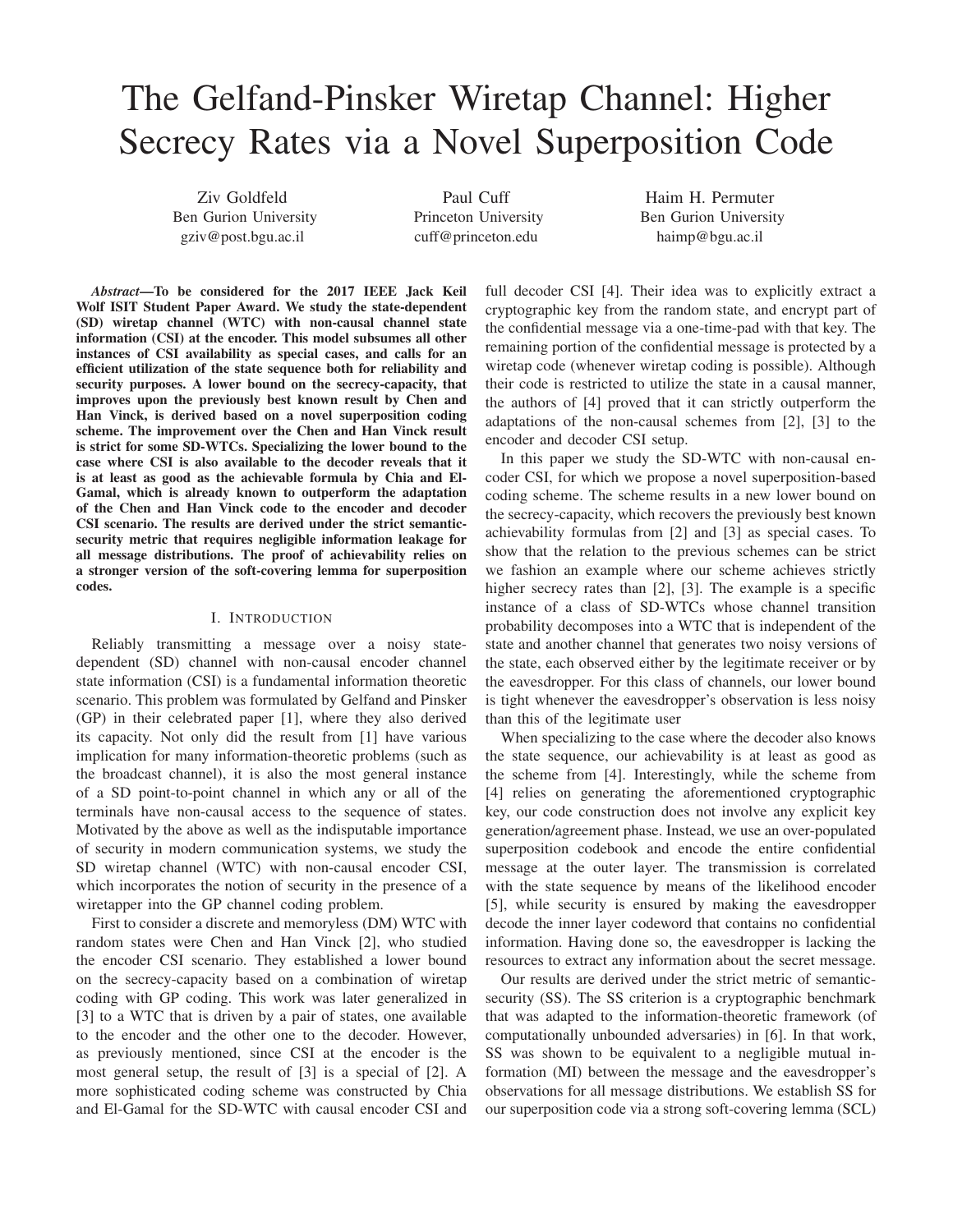

Fig. 1: Superposition SCL setup with the goal of making  $P_{\bf W}^{(\mathcal{B}_n)} \approx$  $Q_W^n$ , where  $\mathcal{B}_n = \left\{ \mathcal{B}_U^{(n)}, \mathcal{B}_V^{(n)} \right\}$  is a fixed superposition codebook.

for superposition codebooks that produces double-exponential decay of the probability of soft-covering not happening. Since all the aforementioned secrecy results were derived under the weak-secrecy metric (i.e., a vanishing *normalized* MI with respect to a *uniformly distributed* message), our achievability outperforms the schemes from [2], [3] for the SD-WTC with non-causal encoder CSI not only in terms of the achievable secrecy rate, but also in the upgraded sense of security is provides. When CSI is also available at the decoder, our result implies that an upgrade to SS is possible, without inflicting any loss of rate compared to [4].

# II. STRONG SCL FOR SUPERPOSITION CODES

We use notation from [7, Section II]. Our derivation of SS for the SD-WTC with non-causal encoder CSI relies on a new strong SCL (in the spirit of [8], [9]) adjusted for superposition codebooks. The setup is shown in Fig. 1, where inner and outer layer codewords are uniformly chosen from the corresponding codebook and passed through a DMC. The induced output distribution should be a good approximation of a product distribution. The approximation is in terms of relative entropy, which is shown to converge to 0 exponentially quickly with high probability. The negligible probability is doubly-exponentially small with the blocklength  $n$ .

Let  $Q_{U,V,W} \in \mathcal{P}(\mathcal{U} \times \mathcal{V} \times \mathcal{W})$ , where  $Q_U$  and  $Q_{V|U}$ are two codebook distributions and  $Q_{W|U,V}$  is a memoryless channel. Let  $\mathcal{B}_U^{(n)}$  be a randomly generated collection of  $\mathbf{u}(i) \in \mathcal{U}^n$  sequences, for all  $i \in \mathcal{I}_n \triangleq [1 : 2^{nR_1}]$ , each drawn independently from  $Q_U^n$ , and let  $\mathcal{B}_V^{(n)}$  be a randomly generated collection of  $\mathbf{v}(i, j) \in \mathcal{V}^n$  sequences, for all  $(i, j) \in \mathcal{I}_n \times \mathcal{J}_n$ , where  $\mathcal{J}_n \triangleq [1]$ :  $2^{nR_2}$ , such that for each  $i \in \mathcal{I}_n$ every  $\mathbf{v}(i, j)$  is drawn independently from  $Q_{V|U=\mathbf{u}(i)}^n$ . Setting,  $\mathcal{B}_n \triangleq \left\{ \mathcal{B}_U^{(n)}, \mathcal{B}_V^{(n)} \right\}$ , let  $P_{\mathbf{W}}^{(\mathcal{B}_n)}$  be the output distribution induced by applying the codebooks in the configuration of Fig. 1, where I and J are uniformly distributed over  $\mathcal{I}_n$  and  $\mathcal{J}_n$ , respectively, and let be the desired i.i.d. output distribution be  $Q_W^n$ . Denoting a random superposition codebook by  $B_n$ , the strong SCL reads as follows.

Lemma 1 (Stronger Superposition Soft-Covering Lemma) *For any*  $Q_{U,V,W} \in \mathcal{P}(\mathcal{U} \times \mathcal{V} \times \mathcal{W})$ *, where*  $|\mathcal{W}| < \infty$ *,*  $and$   $(R_1, R_2)$   $\in$   $\mathbb{R}^2_+$  *with*  $R_1$  >  $I(U;W)$  and  $R_1 + R_2 > I(U, V; W)$ *, there exist*  $\gamma_1, \gamma_2 > 0$ *, such that for* n *large enough*

$$
\mathbb{P}\bigg(D\Big(P_{\mathbf{W}}^{(\mathsf{B}_n)}\Big|\Big|Q_W^n\Big)>c^{-n\gamma_1}\bigg)\leq e^{-e^{n\gamma_2}}.\tag{1}
$$



Fig. 2: The state-dependent wiretap channel with non-casual encoder channel state information.

Lemma 1 is a simplified version of the full statement from [7, Lemma 1]. The proof of Lemma 1 is omitted due to space limitations. The reader is referred to [7] for a statement that includes exact exponents of decay and its proof.

#### III. THE GELFAND-PINSKER WIRETAP CHANNEL

We study the SD-WTC with non-causal encoder CSI, for which we establish a new and improved achievability formula that (in some cases) strictly outperforms the previously best known coding schemes for this scenario.

# *A. Problem Setup*

Let  $S$ ,  $X$ ,  $Y$  and  $Z$  be finite sets. The  $(S, \mathcal{X}, \mathcal{Y}, \mathcal{Z}, W_S, W_{Y,Z|X,S})$ discrete and memoryless SD-WTC with non-causal encoder CSI is illustrated in Fig. 2. A state sequence  $s \in \mathcal{S}^n$  is generated in an i.i.d. manner according to  $W_S$  and is revealed in a non-causal fashion to the sender, who chooses a message m from the set  $[1:2^{nR}]$ . The sender then maps the observed state sequence s and the chosen message m into a sequence  $x \in \mathcal{X}^n$  (the mapping may be random). The sequence  $x$  is transmitted over the SD-WTC with transition probability  $W_{Y,Z|X,W}$ . The output sequences  $y \in \mathcal{Y}^n$  and  $z \in \mathcal{Z}^n$  are observed by the receiver and the eavesdropper, respectively. Based on y, the receiver produces an estimate  $\hat{m}$  of m. The eavesdropper tries to glean whatever it can about the message from z.

**Definition 1 (Code)** An  $(n, R)$ -code  $c_n$  for the SD-WTC with non-causal encoder CSI has a message set  $\mathcal{M}_n \triangleq [1:2^{nR}],$ *a stochastic encoder*  $f_n : \mathcal{M}_n \times \mathcal{S}^n \to \mathcal{P}(\mathcal{X}^n)$  and a decoder  $\phi_n : \mathcal{Y}^n \to \hat{\mathcal{M}}_n$ , where  $\hat{\mathcal{M}}_n = \mathcal{M}_n \cup \{e\}$  and  $e \notin \mathcal{M}_n$ .

For any message distribution  $P_M \in \mathcal{P}(\mathcal{M}_n)$  and any  $(n, R)$ -code  $c_n$ , the induced joint PMF is:

$$
P^{(c_n)}(\mathbf{s}, m, \mathbf{x}, \mathbf{y}, \mathbf{z}, \hat{m}) = W_S^n(\mathbf{s}) P_M(m) f_n(\mathbf{x}|m, \mathbf{s}) \times W_{Y, Z|X, S}^n(\mathbf{y}, \mathbf{z}|\mathbf{x}, \mathbf{s}) \mathbb{1}_{\left\{\hat{m} = \phi_n(\mathbf{y})\right\}}.
$$
 (2)

The performance of  $c_n$  is evaluated in terms of its rate  $R$ , the maximal decoding error probability and the SS-metric.

Definition 2 (Maximal Error Probability) *The maximal error probability of an*  $(n, R)$ -code  $c_n$  *is* 

$$
e(c_n) = \max_{m \in \mathcal{M}_n} e_m(c_n),\tag{3}
$$

where 
$$
e_m(c_n) = \sum_{(\mathbf{s}, \mathbf{x}) \in S^n \times \mathcal{X}^n} W_{S}^n(\mathbf{s}) f_n(\mathbf{x}|m, \mathbf{s}) \sum_{\substack{\mathbf{y} \in \mathcal{Y}^n:\\ \phi_n(\mathbf{y}) \neq m}} W_{Y|X, S}^n(\mathbf{y}|\mathbf{x}, \mathbf{s}).
$$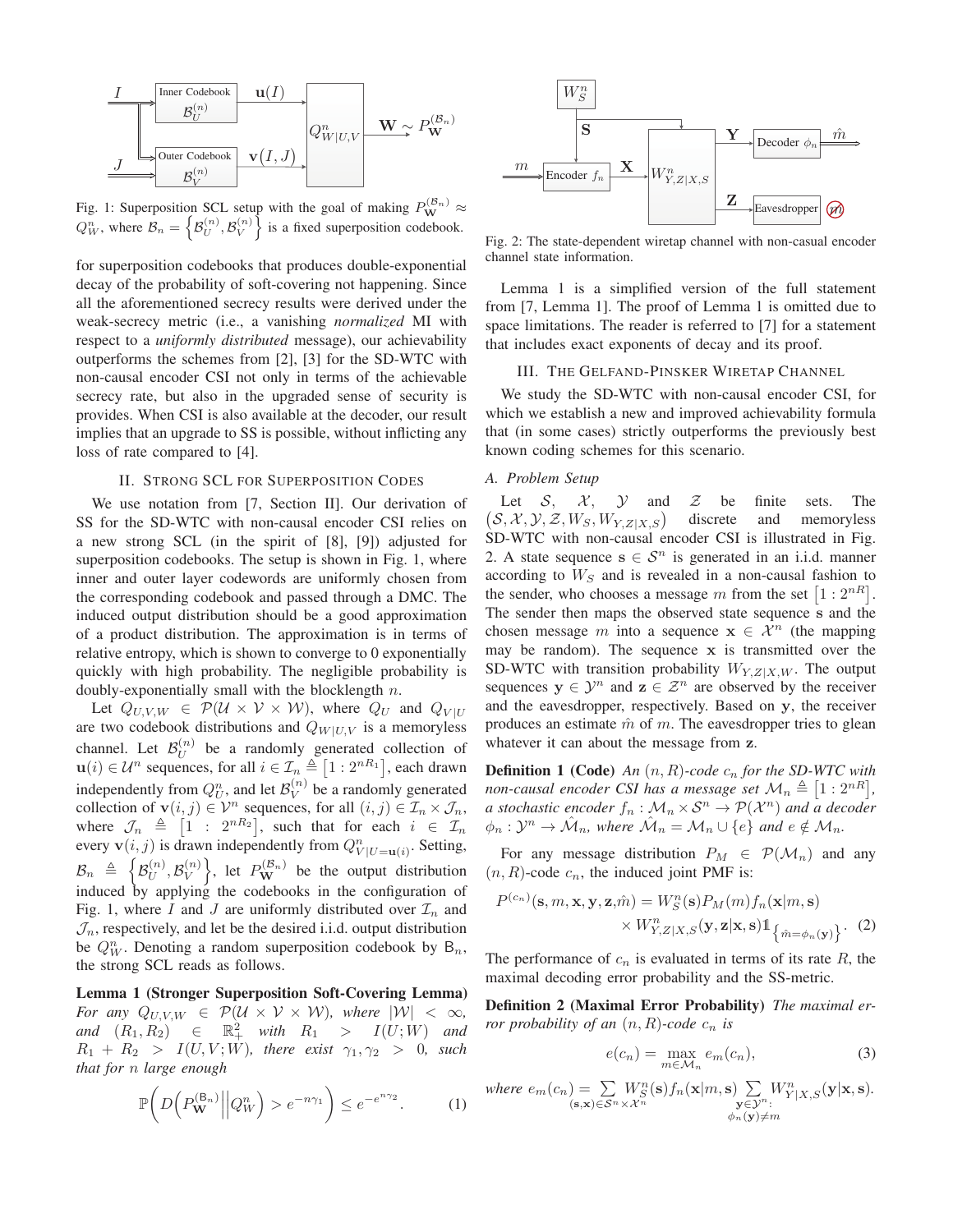# Definition 3 (Information Leakage and SS Metric)

*The information leakage to the eavesdropper under the*  $(n, R)$ -code  $c_n$  and the message PMF  $P_M \in \mathcal{P}(\mathcal{M}_n)$  is  $\ell(P_M, c_n) = I_{c_n}(M; \mathbf{Z})$ , where  $I_{c_n}$  denotes that the MI is taken with respect to the marginal  $P_{M,\mathbf{Z}}^{(c_n)}$  of (2). The SS *metric with respect to*  $c_n$  *is* 

$$
\ell_{\mathsf{Sem}}(c_n) = \max_{P_M \in \mathcal{P}(\mathcal{M}_n)} \ell(P_M, c_n). \tag{4}
$$

With respect to the above definitions, *achievability* and the *SS-capacity* are defined in the standard manner (see [7].

#### *B. Main Results*

The main result of this work is a novel lower bound on the SS-capacity of the SD-WTC with non-causal encoder CSI. Our achievability formula strictly outperforms the best previously known coding scheme for the considered scenario. To state our main result, let  $U$  and  $V$  be finite alphabets and for any  $Q_{U,V,X|S}: \mathcal{S} \to \mathcal{P}(\mathcal{U} \times \mathcal{V} \times \mathcal{X})$  define

$$
R_{\mathsf{A}}\left(Q_{U,V,X|S}\right) \triangleq \min\left\{\begin{array}{c} I(V;Y|U) - I(V;Z|U), \\ I(U,V;Y) - I(U,V;S) \end{array}\right\},\tag{5}
$$

where the MI terms are calculated with respect to the joint distribution  $W_SQ_{U,V,X|S}W_{Y,Z|X,S}$ .

### Theorem 2 (SD-WTC SS-Capacity Lower Bound) *The*

*SS-capacity of the SD-WTC with non-causal encoder CSI is lower bounded as*

$$
C_{\mathsf{Sem}} \geq R_{\mathsf{A}} \triangleq \max_{\substack{Q_{U,V,X|S}:\\I(U;Y)-I(U;S)\geq 0}} R_{\mathsf{A}}\left(Q_{U,V,X|S}\right),\tag{6}
$$

*and one may restrict the cardinalities of* U *and* V to  $|U| \le$  $|\mathcal{S}||\mathcal{X}| + 5$  and  $|\mathcal{V}| \leq |\mathcal{S}|^2 |\mathcal{X}|^2 + 5|\mathcal{S}||\mathcal{X}| + 3$ *.* 

An extended outline of the proof of Theorem 2 is given in Section V (see [7, Section VI-B] for the full proof), and is based on a secured superposition coding scheme. We encode the entire secret message in the *outer layer* of the superposition codebook, meaning no information is carried by the inner layer. The rate of the inner layer is chosen such that it is decodable by the eavesdropper. This results in the eavesdropper 'wasting' his channel resources on decoding the inner layer (which serves as a decoy), leaving it with insufficient resources to unveil the secret message. The legitimate decoder, on the other hand, decodes both layers of the codebook. The transmission is correlated with the observed state sequence by means of the likelihood encoder [5] and SS is established using the strong SCL (both the superposition version from Lemma 1 and the heterogeneous version from [9, Lemma 1]).

Remark 1 (Interpretation of RA) *To get some intuition on the structure of*  $R_A$  *notice that*  $I(V;Y|U) - I(V;Z|U)$  *is the total rate of secrecy resources that are produced by the outer layer of the codebook. That is, the outer layer can achieve a secure communication rate of*  $I(V;Y|U)$  –  $\max \{I(V;Z|U), I(V;S|U)\}\$ , and it can produce secret key *at a rate of*  $[I(V;S|U) - I(V;Z|U)]^{+}$ , where  $[x]^{+} =$  max(0, x), because some of the dummy bits needed to cor*relate the transmission with the state are secure for the same reason that a transmission is secure.*

*Also, the total amount of reliable (secured and unsecured) communication that this codebook allows is*  $I(U, V; Y)$  –  $I(U, V; S)$ , including both the inner and outer layer. There*fore, one interpretation of our encoding scheme is that secret key produced in the outer layer (if any) is applied to the non-secure communication in the inner layer. In total, this achieves a secure communication rate that is the minimum of the total secrecy resources*  $I(V;Y|U) - I(V;Z|U)$  *(i.e. secure communication and secret key) and the total communication rate*  $I(U, V; Y) - I(U, V; S)$ *, corresponding to the statement of* RA*. Of course, this effect happens naturally by the design of the superposition code, without the need to explicitly extract a key and apply a one-time pad.*

# Remark 2 (Relation to the Causal Scheme from [4]) *If*

*the state sequence* S *is also known at the legitimate receiver (recovered from the considered setting by replacing* Y *with* (Y, S)*), our result is at least as good as the best known lower bound by Chia and El-Gamal from [4, Theorem 1]. The latter work studied the case where the encoder learns the channel's state in a causal manner. Due to lack of space, we refer the reader to [7, Section V-A] for a proof that*  $R_A$ *indeed recovers Theorem 1 of [4].*

# IV. OUTPERFORMING THE CHEN-HAN VINCK SCHEME

The result of Theorem 2 recovers the previously best known achievable formula for the SD-WTC with non-causal encoder CSI from [2, Theorem 2]. Moreover, our achievability is strictly better than [2, Theorem 2] for some SD-WTCs. In [2, Theorem 2] it is stated that the weak-secrecy capacity of the considered SD-WTC is lower bounded by

$$
R_{\text{CHV}} \triangleq \max_{P_{U,X|S}} R_{\text{CHV}} (P_{U,X|S}), \tag{7a}
$$

where for any  $Q_{U,X|S}: \mathcal{S} \to \mathcal{P}(\mathcal{U} \times \mathcal{X}),$ 

$$
R_{\text{CHV}}\left(Q_{U,X|S}\right) \triangleq I(U;Y) - \max\left\{I(U;Z), I(U;S)\right\},\tag{7b}
$$

and the MI terms are with respect to  $W_S Q_{U,X|S} W_{Y,Z|X,S}$ , i.e.,  $U - (X, S) - (Y, Z)$  is a Markov chain.

First note that Theorem 2 recovers  $R_{CHV}$  by setting  $U = 0$ in  $R_A$  (while relabeling V as U), thus  $R_A \geq R_{\text{CHV}}$ . On top of this observation, the following example shows that there exist SD-WTCs for which the previous inequality is strict.

**Example:** Let  $S = X = Y = Z = \{0, 1\}$  and  $S_1 = \{0, 1, ?\}$ , where ?  $\notin \{0, 1\}$ . Consider a SD-WTC that factors as  $W_{S_1|S}W_{Y,Z|X}$  and is defined by two parameters  $\alpha \in (0, \frac{1}{2})$ and  $\sigma \in (0,1)$  as follows:

- $S \sim \text{Ber}(p_{\alpha})$ , where  $p_{\alpha} = h^{-1}\left(1 h(\alpha)\right) \in \left(0, \frac{1}{2}\right)$ , h is the binary entropy function and  $h^{-1}$  is the inverse of the restriction of h to  $\left[0, \frac{1}{2}\right]$ .
- $Z = X$ , i.e., the eavesdropper noiselessly observes the transmitted symbol X.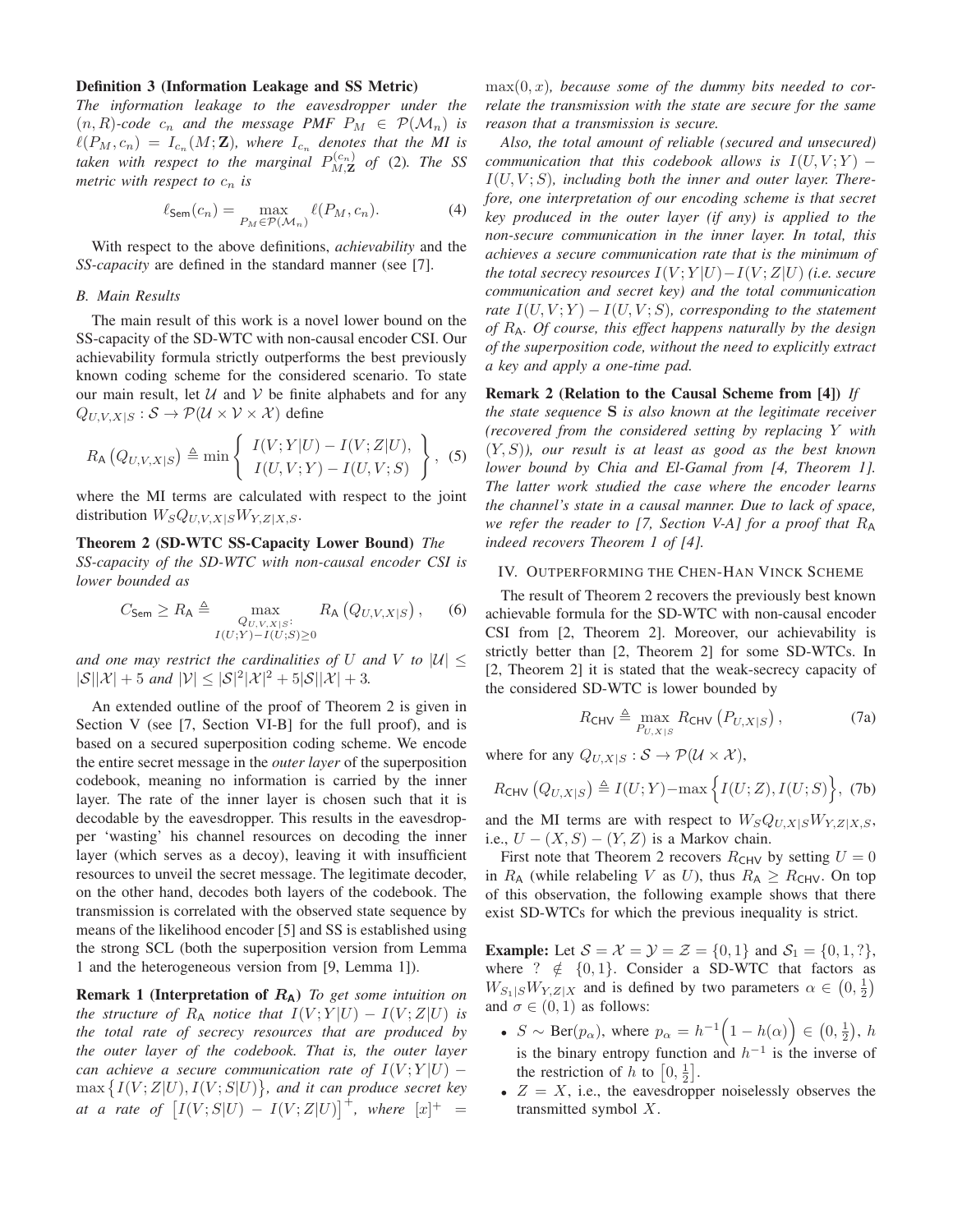- $W_{Y|X}$  is a BSC with crossover probability  $\alpha \in (0, \frac{1}{2})$ (abbreviated as a BSC $(\alpha)$ ).
- $W_{S_1|S}$  is a binary erasure channel with erasure probability  $\sigma \in (0,1)$  (abbreviated as a BEC( $\sigma$ )).

It can be readily verified that setting  $V = S$  and  $U =$  $X \sim \text{Ber}(\frac{1}{2})$  independent of S into  $R_A$  from Theorem 2 with  $(Y, S_1)$  instead of Y, gives  $R_A \ge \bar{\sigma} [1 - h(\alpha)]$ , where  $\bar{\sigma} \triangleq$  $1 - \sigma$ . <sup>1</sup> To show that the above rate cannot be achieved by  $R<sub>CHV</sub>$  from (7a), first note that for the considered SD-WTC

$$
R_{\text{CHV}}\left(Q_{U,X|S}\right) = I(U;Y,S_1) - \max\Big\{I(U;X), I(U;S)\Big\},\tag{8}
$$

and the corresponding joint distribution is  $W_S Q_{U,X|S} W_{S_1|S} W_{Y|X}$ . Assume by contradiction that  $R_{\text{CHV}} \geq \bar{\sigma} [1 - h(\alpha)]$  and consider the two following cases: **Case 1:** For any  $Q_{U,X|S}$  with  $I(U;Y) \leq I(U;S)$ , we have

$$
I(U;Y, S_1) - I(U;S)
$$
  
\n
$$
\stackrel{(a)}{=} I(U;Y|S_1) - I(U;S|S_1)
$$
  
\n
$$
\stackrel{(b)}{=} \bar{\sigma} \Big[ I(U;Y|S) - I(U;S|S) \Big] + \sigma \Big[ I(U;Y) - I(U;S) \Big]
$$
  
\n
$$
\stackrel{(c)}{\leq} \bar{\sigma} I(U;Y|S)
$$
  
\n
$$
\stackrel{(d)}{=} \bar{\sigma} \Big[ 1 - h(\alpha) \Big]
$$
  
\n(9)

where (a) is because  $U - S - S_1$  forms a Markov chain; (b) is since  $S_1$  is the output of a BEC( $\sigma$ ) with input S; (c) uses the assumption in Case 1 that  $I(U;Y) \leq I(U;S)$ ; (d) is because  $(U, S) - X - Y$  forms a Markov chain and since  $I(X; Y)$  is upper bounded by the capacity of the  $BSC(\alpha)$ .

Thus, to satisfy  $R_{\text{CHV}} \geq \bar{\sigma} |1 - h(\alpha)|$ , it must be true that  $I(U;Y,S_1) - I(U;S) = \bar{\sigma} \big[ 1 - h(\alpha) \big],$  for all  $Q_{U,X|S}$  with  $I(U;Y) \leq I(U;S)$ . Thus, an end-to-end equality holds in the chain of inequalities from (9). In particular, we see that

- (d) holds with equality if and only if (iff)  $S$  and  $Y$  are independent.
- (e) holds with equality iff  $I(X; Y | U, S) = 0$ , which is equivalent to  $X - (U, S) - Y$  forming a Markov chain.
- (f) holds with equality iff  $X \sim \text{Ber}(\frac{1}{2})$ .

The following simple lemma (which we state without proof; see [7, Appendix F]) specifies some properties that are implied by the above relations.

#### Lemma 3 *The following implications hold:*

- 1)  $(S, Y)$  *are independent*  $\implies$   $(S, X)$  *are independent.*
- 2) X −(U, S)−Y *and* (U, S)−X −Y *form Markov chains*  $\implies \exists g : \mathcal{U} \times \mathcal{S} \rightarrow \mathcal{X}$  such that  $X = f(U, S)$ .

We now bound the second expression from  $R<sub>CHV</sub>$  as

$$
I(U;Y,S_1) - I(U;X) \stackrel{(a)}{=} \bar{\sigma} [1 - h(\alpha)] + I(U;S) - I(U;X)
$$
  

$$
\stackrel{(b)}{\leq} \bar{\sigma} [1 - h(\alpha)] + H(S) - I(U;X|S)
$$

<sup>1</sup>In fact,  $\bar{\sigma}$ [1 – h( $\alpha$ )] is the capacity of the considered example, which itself is a special case of a class of SD-WTC for which our achievability formula is tight [7, Section V-B-2].

$$
\stackrel{(c)}{=} \bar{\sigma} [1 - h(\alpha)] + H(S) - H(X)
$$
  
\n
$$
\stackrel{(d)}{=} \bar{\sigma} [1 - h(\alpha)] + 1 - h(\alpha) - 1
$$
  
\n
$$
< \bar{\sigma} [1 - h(\alpha)] \tag{10}
$$

where (a) adds and subtracts  $I(U; S)$  and uses the end-toend equality in (9); (b) uses the independence of  $S$  and  $X$ and the non-negativity of entropy; (c) again relies on  $X$  and S being independent and on  $X = f(U, S)$ ; (d) is because  $H(S) = 1 - h(\alpha)$  and  $X \sim \text{Ber}(\frac{1}{2})$ .

The strict inequality in (10) is in contradiction to  $R_{\text{CHV}}^{\text{Enc-CSI}} \ge \bar{\sigma} [1 - h(\alpha)]$  as  $h(\alpha) > 0$  for all  $\alpha \in (0, \frac{1}{2})$ .

**Case 2:** For any  $Q_{U,X|S}$  with  $I(U;Y) > I(U;S)$ , observe that

$$
I(U;Y,S_1) - I(U;X) \stackrel{(a)}{=} I(U;S_1|Y) - I(U;X|Y)
$$
  
\n
$$
\leq I(U,Y;S_1)
$$
  
\n
$$
\stackrel{(b)}{\leq} I(S;S_1)
$$
  
\n
$$
\stackrel{(c)}{=} \bar{\sigma} [1 - h(\alpha)] \tag{11}
$$

where (a) is because  $U - X - Y$  forms a Markov chain; (b) uses the Markov chain  $(U, Y) - S - S_1$ ; (c) is since  $I(S; S_1) =$  $\bar{\sigma}H(S)$  and  $H(S) = 1 - h(\alpha)$ .

As before, for  $R_{\text{CHV}} \ge \bar{\sigma} [1-h(\alpha)]$  and (11) both to hold, it must be the case that  $I(U;Y,S_1) - I(U;X) = \bar{\sigma}[1-h(\alpha)],$  for any  $Q_{U,X|S}$  with  $I(U;Y) > I(U;S)$ . An end-to-end equality in (9) is equivalent to the following:

- The inequality between (a) and (b) holds with equality iff  $I(U; X|Y) = 0$  and  $S_1$  and Y are independent.
- (b) holds with equality iff  $I(S; S_1|U, Y) = 0$ .

Lemma 4 (proven in [7, Appendix F]) produces additional properties that are implied by the above relations.

#### Lemma 4 *The following implications hold:*

- 1)  $X U Y$  *and*  $U X Y$  *form Markov chains*  $\implies$  $\exists q_1 : \mathcal{U} \to \mathcal{X}$  such that  $X = q_1(U)$ .
- 2)  $(S_1, Y)$  *are independent*  $\implies$   $(S, Y)$  *are independent.*
- 3)  $S-(U, Y) S_1$  and  $(U, Y) S S_1$  *form Markov chains*  $\implies \exists g_2 : U \times Y \rightarrow S$  *such that*  $S = g_2(U, Y)$ *.*

Using Lemma 4, we upper bound  $I(U;Y)$  as

$$
I(U;Y) \stackrel{(a)}{=} H(U) - H(U, S|Y)
$$
  
=  $I(U; S, Y) - H(S|Y)$   

$$
\stackrel{(b)}{=} I(U; S) + I(U; Y|S) - H(S)
$$
  

$$
\stackrel{(c)}{=} I(U; S) + I(U, S; Y) - H(S)
$$
  

$$
\stackrel{(d)}{\leq} I(U; S) + I(X; Y) - H(S)
$$
  

$$
\stackrel{(e)}{\leq} I(U; S)
$$
 (12)

where (a) is because  $S = g_2(U, Y)$ ; (b) and (c) use the independence of S and Y; (d) follows because  $(U, S) - X - Y$ forms a Markov chain; (e) is since  $I(X;Y) \leq 1 - h(\alpha)$  and  $H(S) = 1 - h(\alpha)$ .